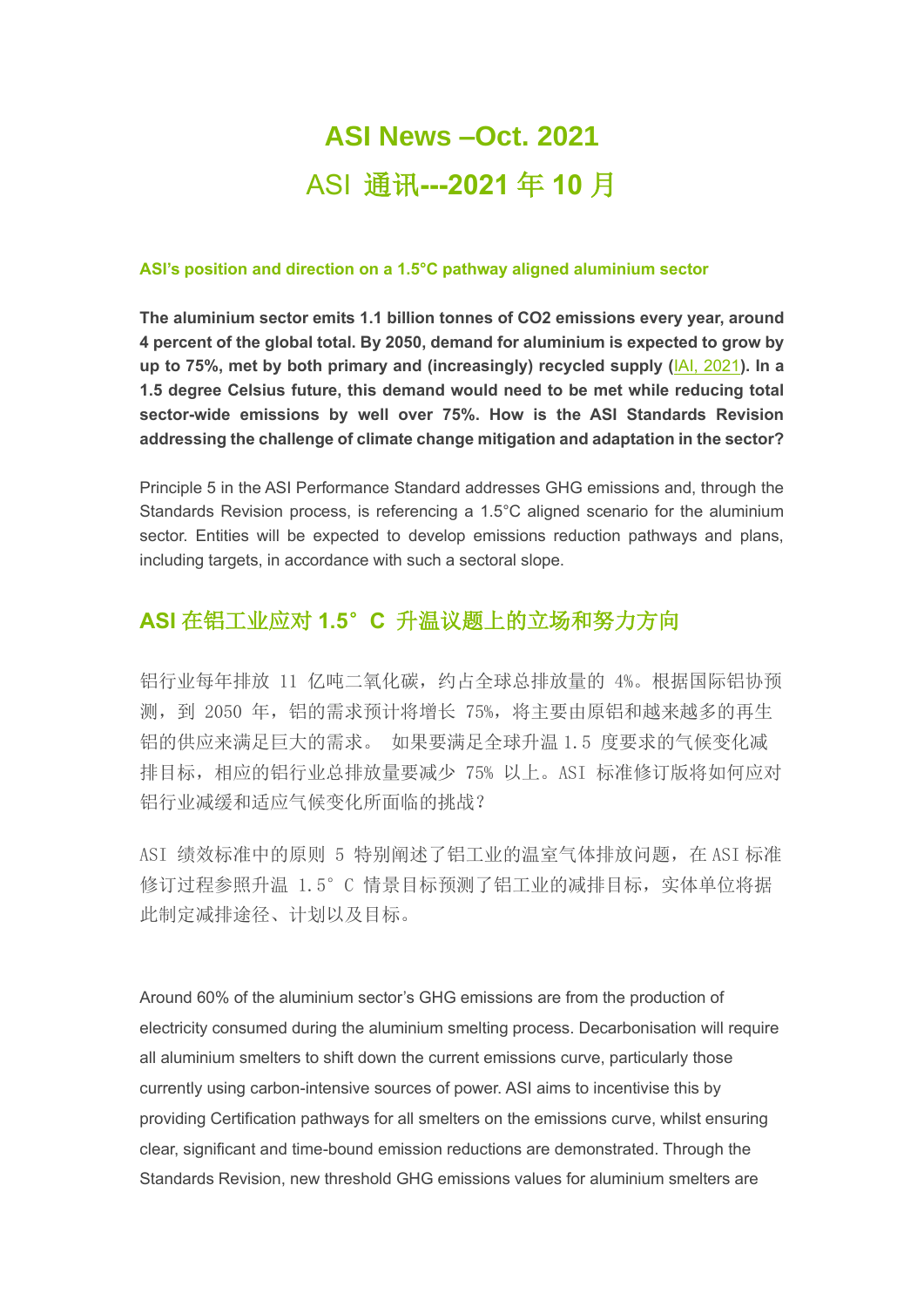being proposed in the ASI Performance Standard,

#### which include:

铝工业约 60% 的温室气体排放产生自铝冶炼过程中的电力消耗。脱碳将要求所 有铝冶炼厂降低当前的排放量,特别是那些目前使用碳密集型能源的铝冶炼 厂。 ASI 旨在通过为排放曲线上的所有冶炼厂提供认证途径来激励这一点,同 时确保明晰的、显著的和有时限的减排量。在标准修订中, ASI 绩效标准中提 出了新的铝冶炼厂温室气体排放阈值,包括:

- A cradle to gate approach (from bauxite mining to primary metal production), which takes account of the major Scope 3 emissions upstream of the Smelter as well as its direct and energy-related footprint
- Pre-2020 smelters: approximately 11 t CO2e/t aluminium produced by 2030 (subject to change as the 1.5°C aligned pathway comes into focus)
- Post 2020 smelters: 11 t CO2e/t aluminium produced today (compared to a global average of around 16 t CO2e/t and a benchmark of around 4 t CO2e/t)
- All smelters (and indeed all Entities) need to align with a sectoral 1.5°C slope, which means that even smelters at 4 t CO2e/t today will need to reduce their footprint significantly by 2050, requiring deployment of novel technologies (in smelting, such as inert anodes but also in alumina refining), carbon capture utilisation and storage, switching to green hydrogen and sourcing of low carbon raw materials.
- 采用从摇篮到大门的核算方法(从铝土矿开采到原铝生产),要考虑冶炼 厂上游的范围 3 的主要排放及其直接和能源相关的碳足迹;
- 2020 年之前建成的冶炼厂: 到 2030 年每吨原铝碳排放量大约为 11 吨 CO2e 排放(随着 1.5°C 调整路径成为焦点,可能会发生变化);
- 2020 年之后建成的冶炼厂: 目前每吨铝碳排放就要达到 11 吨 CO2e (相比 之下,目前全球平均水平约为 16 吨 CO2e/吨铝, 对标基准约为 4 吨  $CO<sub>2</sub>e/$ 吨):
- 所有冶炼厂(实际上是所有 ASI 实体)都需要在减排方面与 1.5°C 升温的 目标要求保持一致,这意味着即使是目前排放在 4 吨 CO<sub>2</sub>e/吨铝的冶炼厂也 需要到 2050 年显著减少其足迹, 需要实施新技术(如对冶炼厂来说需要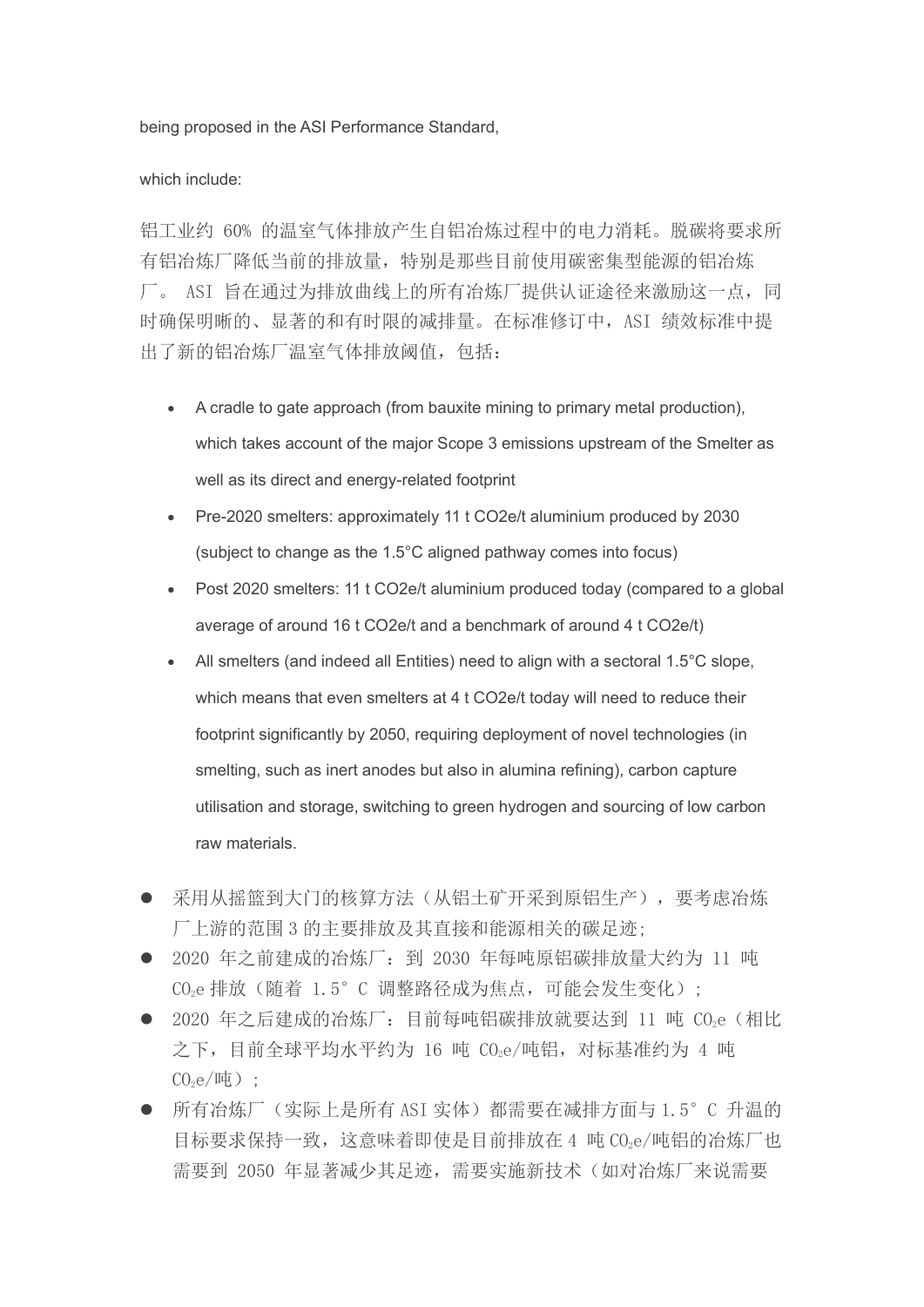惰性阳极,氧化铝精炼技术也要升级),要采用碳捕获利用和存储技术, 转向使用绿色氢能和采购低碳原材料等等。

ASI is proposing not to allow use of compensation (offsets) for the smelter thresholds (11 t CO2e/t). However for 1.5°C aligned emission pathways (a requirement for all Entities, no matter which supply chain activities are within scope), compensation will play a role in driving emissions reductions, though not at the expense of mitigation activities. For all

Entities, the use of offsets in emissions reductions plans must be limited to high quality, transparent and long term storage focused solutions and essentially phased out by 2050. Revisions to the ASI Performance Standard Guidance will look to align with the upcoming [Science Based](https://aluminium-stewardship.us10.list-manage.com/track/click?u=76e1739f033b4fd1950bedeb0&id=322b9f9000&e=1a1c75c2f0)  [Targets initiative's \(SBTi\) Net Zero Standard,](https://aluminium-stewardship.us10.list-manage.com/track/click?u=76e1739f033b4fd1950bedeb0&id=322b9f9000&e=1a1c75c2f0) due for release on 28th October. In 2022, ASI will also collaborate on a project to incorporate a 1.5°C aligned slope into the SBTi aluminium industry Sectoral Decarbonisation Approach (SDA), to support Entities who are looking to use an SDA for their target setting and to harmonise ASI and SBTi approaches



Public disclosures of GHG data are a critical component of transparency and, following the ASI Standards Revision, will require independent verification. To further improve the quality and benchmarking of data disclosures, recommendations from a [2021 Atmolite report](https://aluminium-stewardship.us10.list-manage.com/track/click?u=76e1739f033b4fd1950bedeb0&id=1cbb7a57dc&e=1a1c75c2f0) commissioned by ASI are also being incorporated into the Guidance.

ASI 提议不允许对冶炼厂阈值(11 吨 COee/吨)进行补偿(抵消)。然而,对 于与 1.5°C 一致的排放路径(对所有实体的要求,包括所有供应链活动环 节),补偿将在推动减排方面发挥作用,但不会以减缓活动为代价。对于所有 实体,减排计划中抵消的使用必须仅限于以高质量、透明和长期存储为重点的 解决方案,并在 2050 年之前基本淘汰这种方案。ASI 绩效标准指南的修订版 将寻求与即将于 2022 年 10 月 28 日发布的基于科学的目标倡议 (SBTi) 净 零标准保持一致。ASI 还将合作开展一个项目, 将 升温 1.5°C 下的对齐参数 纳入 SBTi 铝行业脱碳方法 (SDA), 以支持希望将 SDA 用于其目标的实体, 同 时设定并协调 ASI 和 SBTi 的减排核算方法。

温室气体数据的公开披露是透明度的重要组成部分,按照 ASI 标准修订版, 将 需要对碳排放的核算进行独立验证。为了进一步提高数据披露的质量和基准, 受 ASI 委托的 2021 年 Atmolite 报告中的建议也将被纳入指南。

The [ASI Chain of Custody Standard](https://aluminium-stewardship.us10.list-manage.com/track/click?u=76e1739f033b4fd1950bedeb0&id=07e9e7e7bf&e=1a1c75c2f0) provides a mechanism for asset-level performance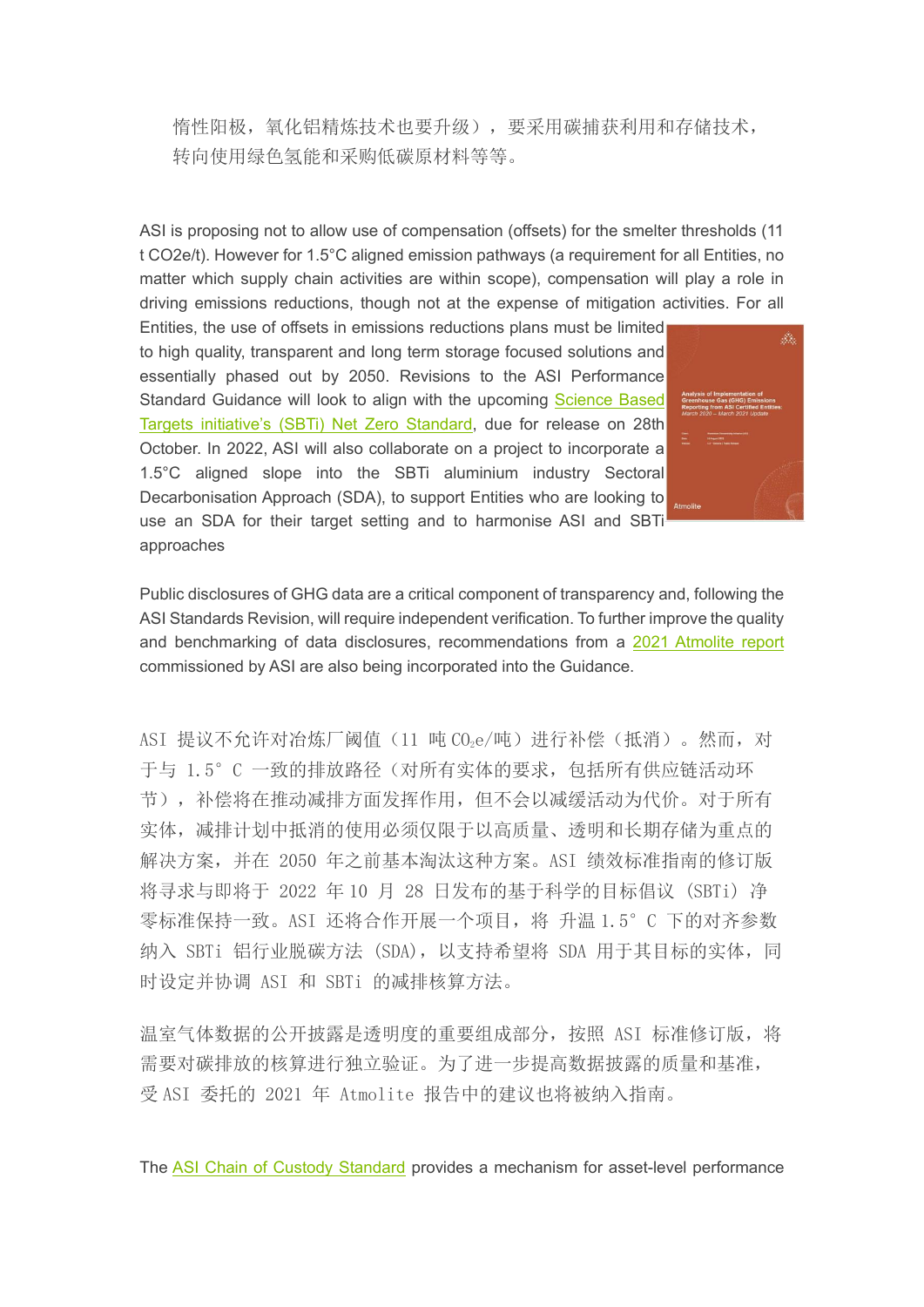claims to be connected to metal flow. Sharing of cradle to gate emissions data with customers as a supplement to CoC Documents will be included under criterion 9.3 as a voluntary metric, no matter where on the value chain the Entity operates

More broadly, ASI's Standards address a wide range of sustainability Principles. As Entities begin to decarbonise heavily, the use of such Standards will be important in ensuring that emissions reduction does not come at the expense of other critical ESG risks, giving responsible producers access to capital from financial institutions and securing a licence to operate from regulators and local communities

ASI 监管链标准提供了一种机制,将实体企业的绩效声明与金属物质流相关 联。与客户共享从摇篮到大门的排放数据作为 CoC 文件的补充,这将作为自愿 性指标纳入标准 9.3,无论实体在价值链的哪一个环节,都可以提供这样的数 据。

更广泛地说,ASI 的标准涉及广泛的可持续性原则。 随着实体开始强力推进脱 碳进程,此类标准的使用将确保减排行动不会以牺牲其他关键的 ESG 要求为代 价,确保不发生其他 ESG 风险,支持负责任的生产商能从金融机构获得融资并 获得监管机构和当地社区的认可。

ASI's vision is to maximise the contribution of aluminium to a sustainable society – and this is only credibly achieved if the sector (ASI Entities and non-Entities) aligns itself with the latest climate science and societal expectations: a 1.5°C aligned future. ASI's Certification program must therefore deliver assurance against Standards that truly drive change across the whole sector, not only mobilise a select few who can more easily effect change or rewarding those that start from a lower baseline. Differentiation and competition on specific performance metrics is still possible within the market, and is increasing being applied by companies, in particular through product carbon footprints. However, ASI does not aim to create a 'low-carbon aluminium' benchmark. Instead, we believe that a comprehensive and inclusive approach is better placed to achieve the sectoral transformation that is greatly needed

Find out more about the [ASI Standards Revision](https://aluminium-stewardship.us10.list-manage.com/track/click?u=76e1739f033b4fd1950bedeb0&id=6e2f7f3907&e=1a1c75c2f0) overseen by the [multi-stakeholder](https://aluminium-stewardship.us10.list-manage.com/track/click?u=76e1739f033b4fd1950bedeb0&id=dae377345a&e=1a1c75c2f0)  [Standards Committee.](https://aluminium-stewardship.us10.list-manage.com/track/click?u=76e1739f033b4fd1950bedeb0&id=dae377345a&e=1a1c75c2f0) Mark your calendars for the final public consultation on the draft revised Standards, which is planned to kick-off in January 2022

ASI 的愿景是最大限度地提高铝对可持续社会的贡献——只有当铝行业(ASI 实体和非 ASI 实体)与最新的应对气候变化行动和社会期望保持一致的奋斗目 标并采取一致行动,即实现 1.5°C 升温的未来,这一目标才有可能真正的实 现。因此,ASI 的认证计划必须针对真正推动整个行业变革的标准提供保证,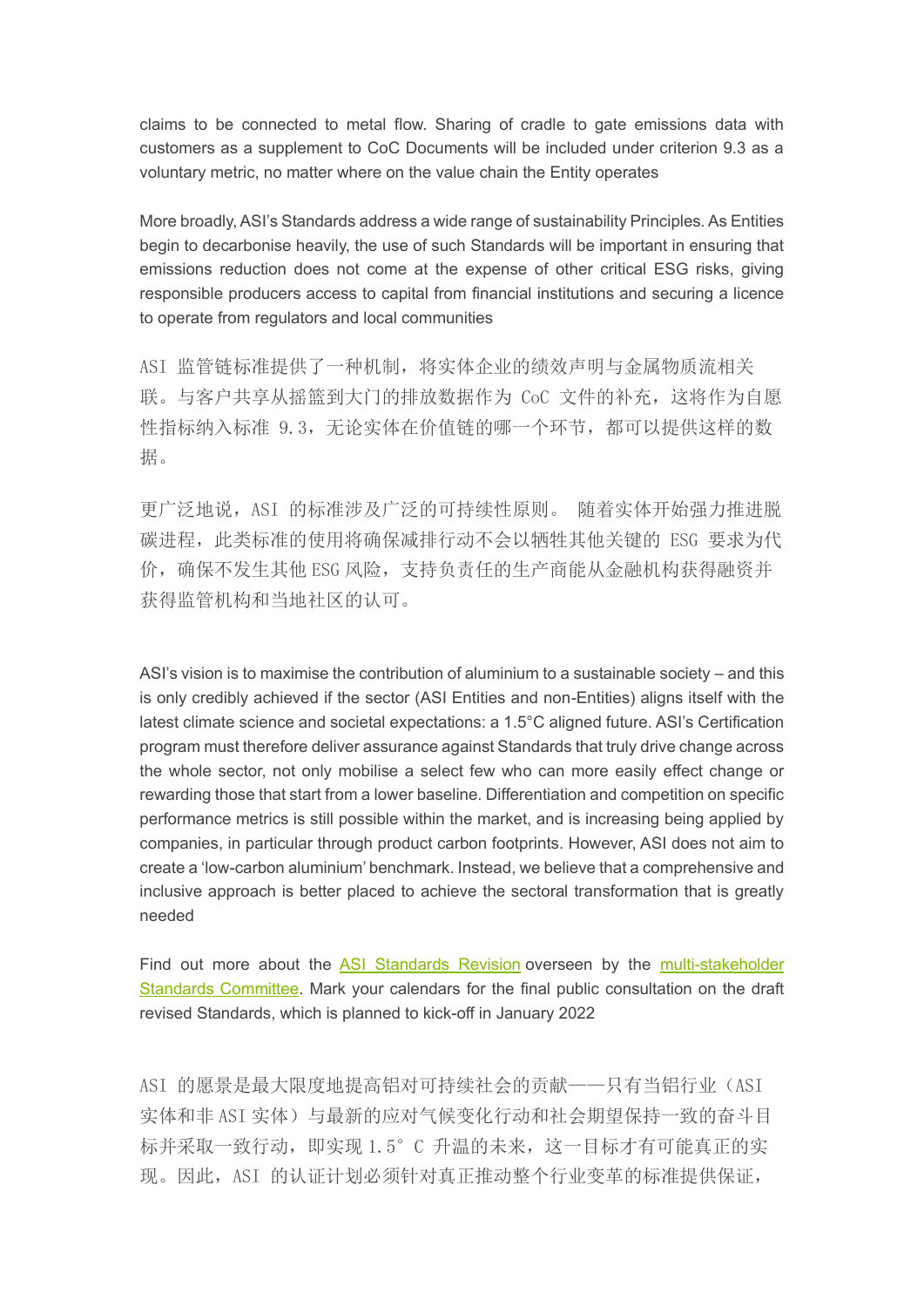不仅要动员少数能够更轻松实现变革的企业,也要鼓励那些从较低基准线开始 的企业。特定绩效指标的差异化和竞争在市场内仍然是可能的,并且越来越多 地被公司采用,特别是通过产品碳足迹。但是,ASI 的目标并不是创建"低碳 铝"基准。相反,我们认为全面和包容的方法更适合于这个亟待进行转型的行  $\frac{1}{k}$ 

修订后的标准草案的最终公众咨询期计划于 2022 年 1 月开始,敬请关注。

#### **More on ASI and Climate Change**

- Consult the description of [ASI's role regarding addressing](https://aluminium-stewardship.us10.list-manage.com/track/click?u=76e1739f033b4fd1950bedeb0&id=d359c9d902&e=1a1c75c2f0) GHG emissions
- Watch the 45 minutes on... GHG Emissions: increasing transparency, improving [performance, delivering change and the evolving climate role of ASI](https://aluminium-stewardship.us10.list-manage.com/track/click?u=76e1739f033b4fd1950bedeb0&id=d60fd46d56&e=1a1c75c2f0)
- Watch the [45 minutes on... ASI & CRU: Responsible aluminium production and](https://aluminium-stewardship.us10.list-manage.com/track/click?u=76e1739f033b4fd1950bedeb0&id=83fa8a0777&e=1a1c75c2f0)  [supply, GHG emissions](https://aluminium-stewardship.us10.list-manage.com/track/click?u=76e1739f033b4fd1950bedeb0&id=83fa8a0777&e=1a1c75c2f0)

更多关于 ASI 和气候变化的内容,请在线查阅:

• ASI 在解决 GHG 排放方面作用的描述

• 观看 45 分钟视频资料---温室气体排放:提高透明度、改善绩效、实现变革 和 ASI 在气候变化行动中不断演变的角色

• 观看 45 分钟视频资料--- ASI & CRU:负责任的铝生产和供应、温室气体排 放

# Indigenous engagement pilot workshop held in Arnhem Land Northern Australia: Workshop report

Indigenous company Nawa Nawa Consultants, Indigenous-owned Gulkula Mining Company (Gulkula) and ASI are working to develop an Indigenous-led and FPIC-aligned information sharing and consultation methodology on bauxite mining and mineral exploration for affected Indigenous communities. The intention of this project is not to support mining proponents, but to empower Indigenous communities to make their own informed determinations for land use and development as part of due processes. The aims to create capacity building models that are embedded within Indigenous communities themselves, and are not tied to a particular company, government or other vested interest.

在澳大利亚北部 Arnhem Land 举办的原住民参与试 点研讨会:研讨会报告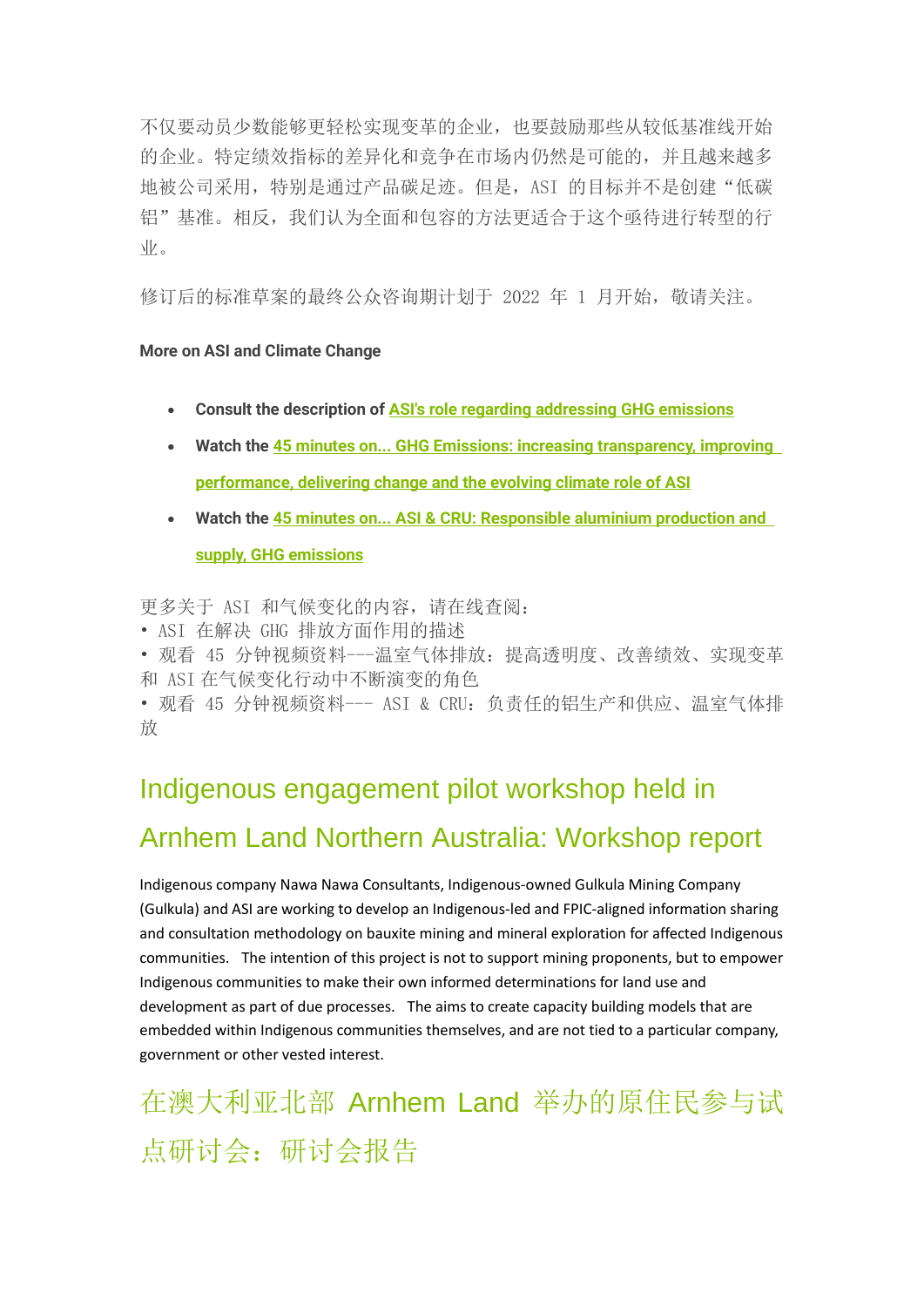原住民公司 Nawa Nawa Consultants、原住民拥有的 Gulkula 矿业公司 和 ASI 正在努力为受影响的原住民社区开发了一种由原住民主导和 FPIC 机制 (自主的、事先知情同意权)协调的关于铝土矿开采和矿产勘探的信息共享和 咨询方法。该项目的目的不是支持采矿支持者,而是授权原住民社区作为正当 程序的一部分,对土地使用和开发做出自己的知情决定。其目的是创建嵌入原 住民社区本身的能力建设模型,与特定公司、政府或其他既得利益无关。

A pilot workshop was held in Australia's Northern Territory from 13-14 September 2021 with key WänaWatanu (traditional owners) and Mala (clan) Leaders from the Yolnu Nations, using culturally appropriate consultation in YolnuMatha language. The workshop was prepared, lead and facilitated by four Indigenous women from Nawa Nawa Consultants with support from Gulkula and ASI, and provided the eleven Indigenous community participants with information on exploration and mining in East Arnhem.

The strong message from the senior Indigenous people participating in the pilot workshop was that the experience was extremely valuable. They expressed the need for more workshops for others; to hold workshops in the communities, on their traditional lands and in the bush where the bauxite is; to share information in a culturally appropriate and safe way, in the local language(s); and provide a safe platform for discussion and information sharing.

Gulkula and ASI are working to move forward on these early discussions and develop a broader program to further refine and extend this Indigenous-led consultation approach. ASI aims for the methodology being developed via this process to be a template that can be adapted to suit Indigenous and communities in other regions around the world to better understand the implications of mineral exploration and mining.

2021 年 9 月 13 日至 14 日, 在澳大利亚北领地举办了一次试点研讨会, 与 来自 Yolnu 民族的主要 WänaWatanu (传统所有者) 和 Mala (氏族) 领导人 一起,使用 YolŋuMatha 语言进行了文化上的交流。研讨会由 Nawa Nawa Consultants 的四名原住民妇女在 Gulkula 和 ASI 的支持下准备、领导和协 助召开,并为 11 名原住民社区参与者提供了有关 East Arnhem 勘探和采矿的 信息。

参加试点研讨会的资深原住民传达的强烈信息是,这种交流经验非常宝贵。他们 表示需要为其他人举办更多的研讨会;在社区、他们的传统土地和铝土矿所在的 野外举办研讨会;以文化上适当且安全的方式,使用当地语言分享信息;并提供 一个安全的讨论和信息共享平台。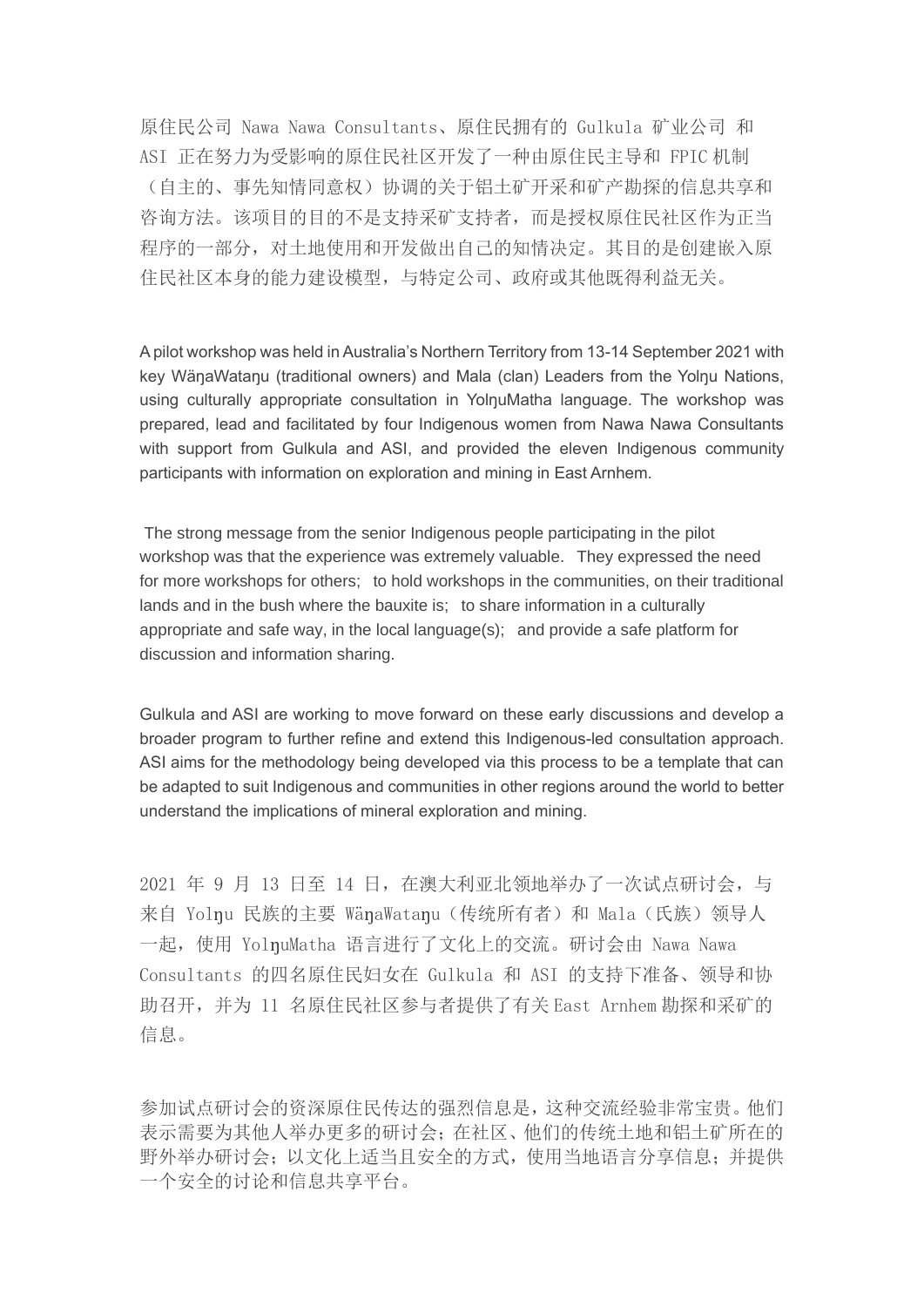Gulkula 和 ASI 正在努力推进这些早期的交流和讨论,并制定更广泛的计划, 以进一步完善和扩展这种以原住民为主导的沟通方法。 ASI 旨在以这一过程开 发的方法建成一个模板,可以适应世界其他地区的原住民和社区,以更好地了 解矿产勘探和采矿的影响。

# M&E Insights: Analysis of implementation and public reporting on social and governance criteria

Following requests from the ASI Standards Committee for further implementation data on the Standard, ASI has today published a [report](https://aluminium-stewardship.us10.list-manage.com/track/click?u=76e1739f033b4fd1950bedeb0&id=73c9212df6&e=1a1c75c2f0) which analyses implementation and public reporting on several social and governance criteria by ASI Certified Entities with certification periods covering January 2019 to March 2021. The study reveals overall consistent implementation of the criteria explored and gives several insights into improvements for consideration in the revisions process. It was conducted by Dr. Leo von Carlowitz.

The study consisted of two components – a desktop study on implementation of four criteria (PS 2.4 responsible sourcing; PS 2.7 mergers and acquisitions; PS 2.8 closure, decommissioning and divestment; and PS 9.1 human rights due diligence); and a deeper dive on 3 further criteria (PS 3.4 complaints mechanism; PS 9.3 Indigenous Peoples; PS 9.4 Free Prior Informed Consent).

# 监测与评价洞察:社会和治理标准的实施和公开报告 分析

根据 ASI 标准委员会要求提供有关该标准的进一步实施数据的要求,ASI 发布 了一份报告,该报告分析了 ASI 认证实体对多项社会和治理标准的实施和披露 情况,这些实体的认证期限为 2019 年 1 月至 2021 年 3 月。研究项目对上 述标准准则的实施情况和符合性进行了研究,并提出改进的一些见解供在修订 过程中考虑。报告由 Leo von Carlowitz 博士完成。

该研究由两个部分组成——关于四个标准实施情况的桌面研究(PS 2.4 负责任 采购: PS 2.7 并购: PS 2.8 关闭、关停和撤资: 以及 PS 9.1 人权尽职调 查); 以及对三个进一步标准的深入探讨(PS 3.4 投诉机制;PS 9.3 原住 民;PS 9.4 自主事先知情同意)。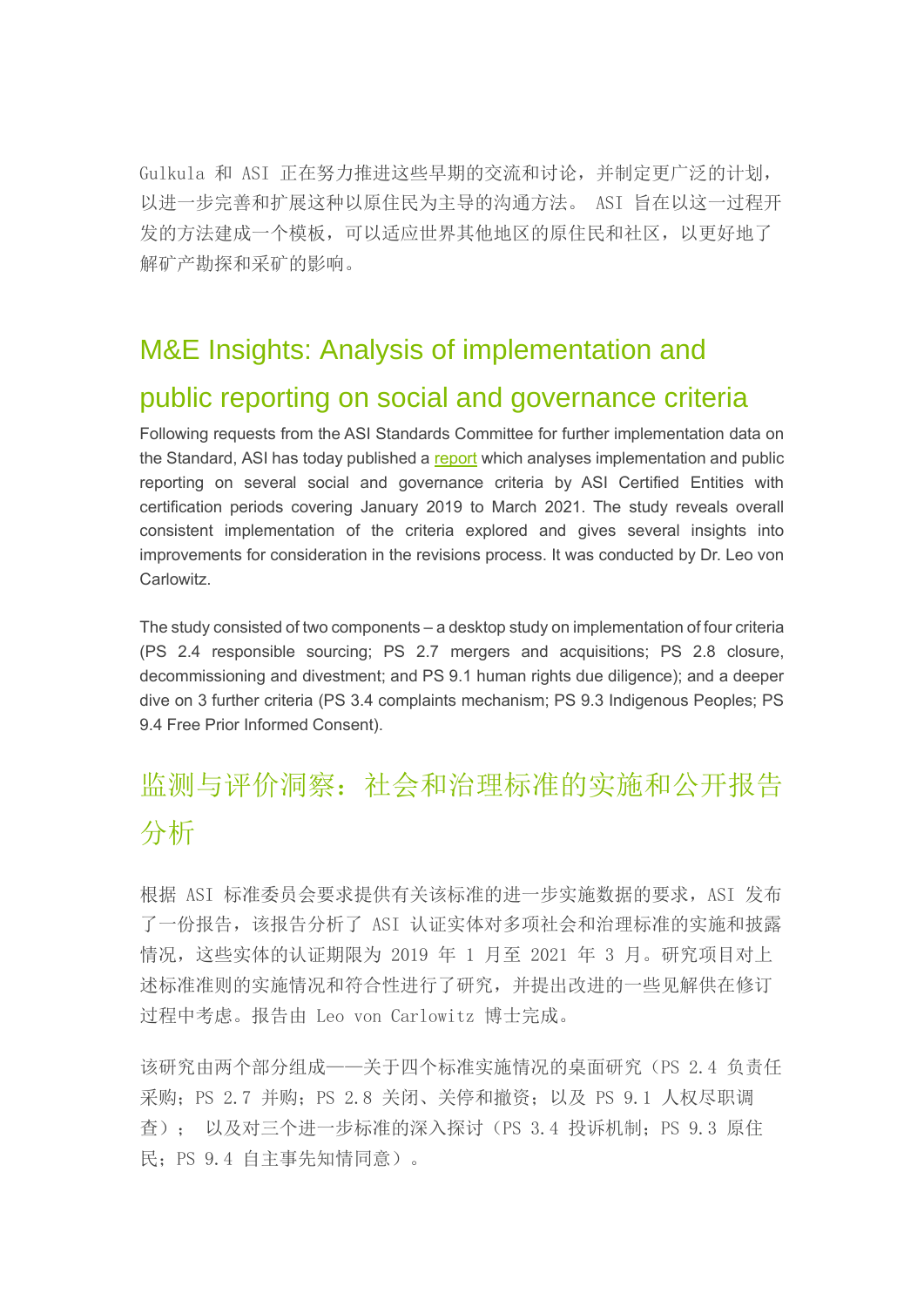# Roshan Bhuyan appointed as ASI Data Visualisation Developer

**ASI is pleased to welcome Roshan Bhuyan to the ASI Secretariat. Roshan brings strong data generation, analysis and visualisation experience, as well as deep background in technical data gathering and experience in implementing a range of data visualisation methods and frameworks, particularly with Microsoft's PowerBI software.**

In the Data Visualisation Developer role, Roshan will develop rich, interactive data visualisations, information tools and graphics to support ASI's team, diverse members and stakeholders in progressing ASI's organisational and broader sustainable development goals.

Roshan, originally from India and now based in Berlin, Germany, holds a Masters degree in Space Engineering from the Technical University of Berlin and has worked in a variety of fields ranging from Lean Quality management in the Space industry to Data Science in the Logistics and Aerospace Industry.

# Roshan Bhuyan 被任命为 ASI 数据可视化开发人 员

ASI 很高兴欢迎 Roshan Bhuyan 加入 ASI 秘书处。 Roshan 带来了强大的数 据生成、分析和可视化经验,以及深厚的技术数据收集背景和实施一系列数据 可视化方法和框架的经验,尤其是使用 Microsoft 的 PowerBI 软件。

作为数据可视化开发人员,Roshan 将开发丰富的交互式数据可视化、信息工具 和图形,以支持 ASI 的团队、成员和利益相关者推进 ASI 的组织和更广泛的 可持续发展目标。

Roshan 来自印度, 现居德国柏林, 拥有柏林技术大学空间工程硕士学位, 曾在 多个领域工作,从航天工业的精益质量管理到物流和数据科学以及航空航天工 业。

# Olaf Kattenpoel appointed as ASI Assurance **Support**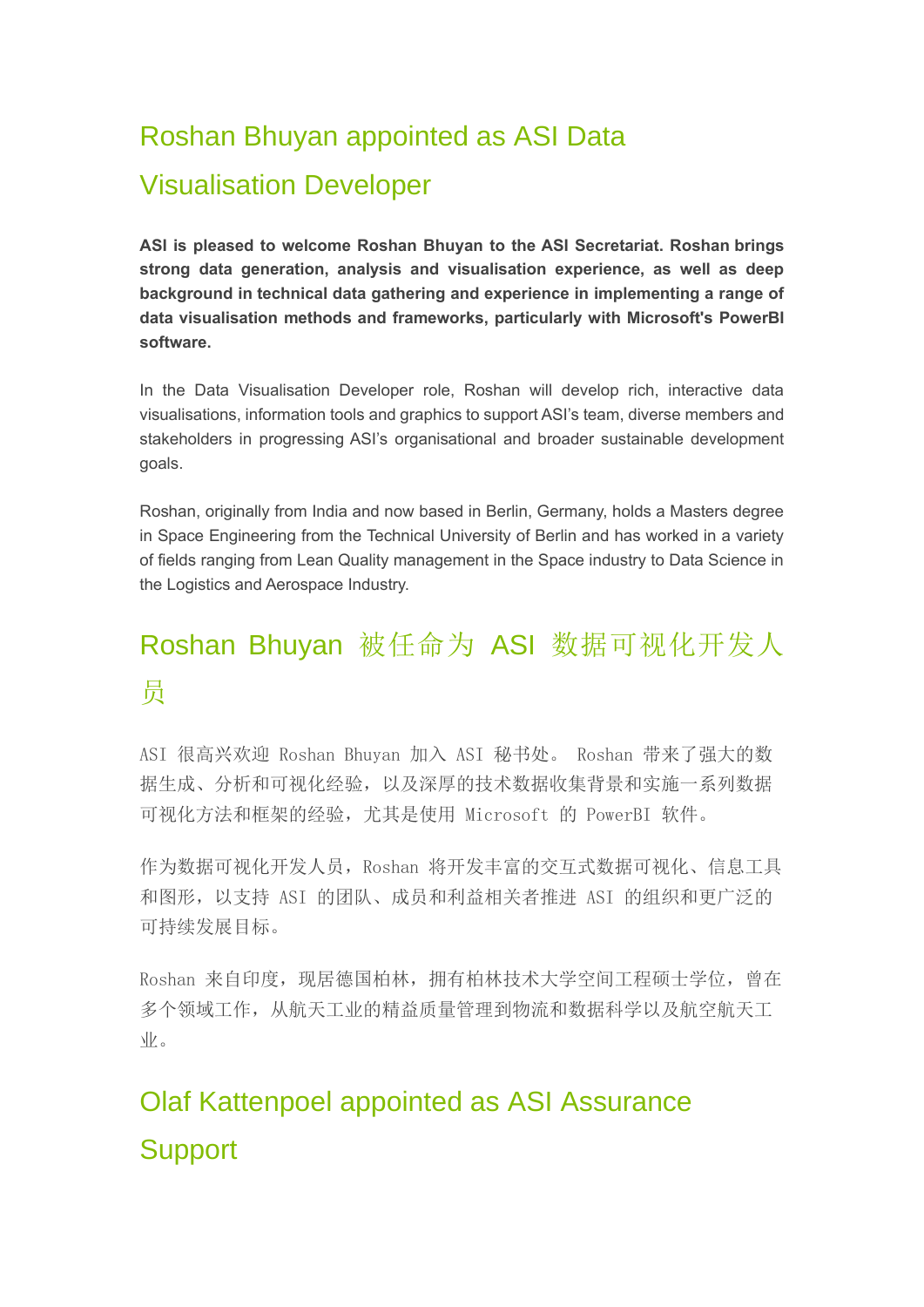**ASI is delighted to announce that Olaf Kattenpoel has joined the ASI Secretariat to support the efficiency, effectiveness and integrity of ASI Certification and ASI Accreditation workflows.**

In the Assurance Support role, Olaf will support a growing portfolio of company certification and audit firm accreditation processes, which continue to grow commensurate to ASI's rapid membership growth and certification uptake.

Olaf will be ready to hit the ground running upon joining the ASI team, having worked in assurance roles at the Aquaculture Stewardship Council over the past 2 1/2 years, and has recently completed and successfully passed the Lead Auditor Training ISO 9001:2015 Quality Management System. He has a Bachelor's Degree in Marine Biology from the University of Utrecht and is based in the Netherlands.

# Olaf Kattenpoel 被任命为 ASI 保证支持人员

ASI 很高兴地宣布,Olaf Kattenpoel 已加入 ASI 秘书处,以支持 ASI 认证 及 ASI 认可工作流程的效率、有效性和完整性。

保证支持的职责是支持不断增长的成员公司认证和认证公司认证流程组合,这 些流程将满足 ASI 会员和认证的快速增长的需求。

Olaf 已准备好加入 ASI 团队,在过去的两年半时间,他曾在水产养殖管理委 员会担任保证职务,最近完成并成功通过了 ISO 9001:2015 质量审核员培训管 理系统。他拥有 Utrecht 大学的海洋生物学学士学位,现居荷兰。

# Join us for 45 minutes on... Crunching the numbers: Analysing ASI Certification Data using the new ASI Public Dashboard

**With more than 150 Certifications issued to date and a strong pipeline of new and re-Certifications, the Public Dashboard enables all stakeholders to easily gain both a detailed and big picture view of the ASI program via tabular and graphical data, search and filter functionalities, and more.**

As announced [earlier this month,](https://aluminium-stewardship.us10.list-manage.com/track/click?u=76e1739f033b4fd1950bedeb0&id=74c806517a&e=1a1c75c2f0) ASI has launched a [Public Dashboard](https://aluminium-stewardship.us10.list-manage.com/track/click?u=76e1739f033b4fd1950bedeb0&id=9dc841a194&e=1a1c75c2f0) for elementAI, our online assurance platform. The Public Dashboard provides database-level access to ASI Certification data that, to date, has been published only in PDF form. Search and filter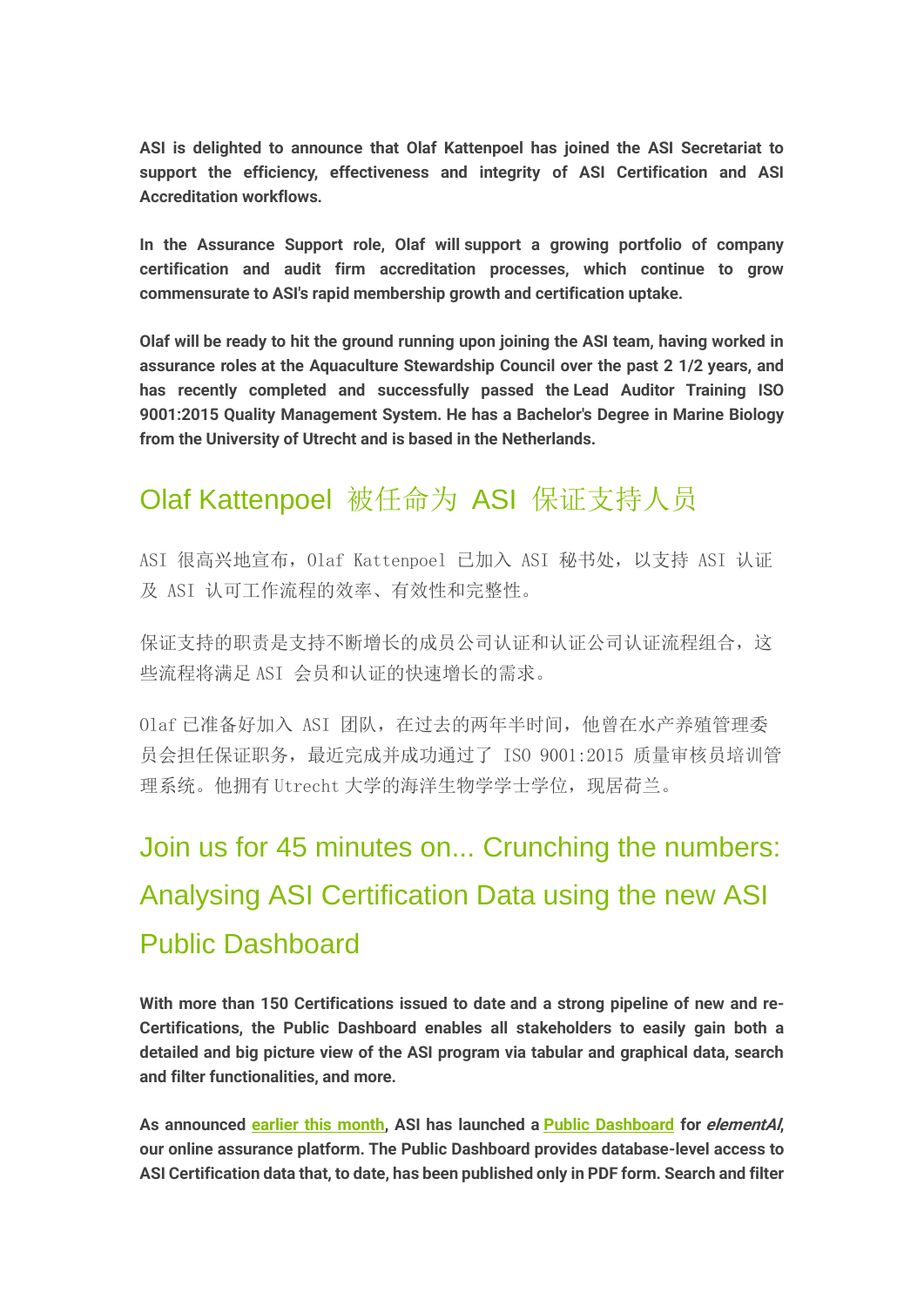functionalities create opportunities for stakeholders to analyse ASI Certification data by standard topic, conformance level, supply chain activity, geography, member, auditor, certification status and timing, and any other relevant variable or keyword.

# 观看我们 45 分钟视频资料... 处理数字:使用 ASI 新 的公共版块分析 ASI 认证数据

迄今为止 ASI 已颁发了 150 多个认证, 结合强大的新认证和重新认证渠道, 公 共版块使所有利益相关者能够通过表格和图形数据、搜索和过滤功轻松获得 ASI 计划的详细和全局视图。

正如本月早些时候宣布的那样,ASI 为我们的在线保障平台 elementAl 推出了一 个公共版块。这个公共版块提供对 ASI 认证数据的数据库级访问,这些数据迄 今为止仅以 PDF 形式发布。 搜索和过滤功能为利益相关者创造了机会,可以按 标准主题、一致性级别、供应链活动、地理位置、成员、审核员、认证状态和时 间以及任何其他相关变量或关键字来分析 ASI 认证数据。

This 45 minutes on... session will lead participants through the key areas of the dashboard, the ASI Certification data that can be accessed and downloaded, and provide a flavour for the kind of analyses that can be undertaken.

[Join us for this live webinar](https://aluminium-stewardship.us10.list-manage.com/track/click?u=76e1739f033b4fd1950bedeb0&id=26cf5a5efb&e=1a1c75c2f0) and Q&A on ASI's new Public Dashboard.

- **Date: November 17, 2021**
- **Time: 9am London, 10am Paris, 8pm Melbourne**

这个 45 分钟的会议将引导参与者了解版块的关键区域、可以访问和下载的 ASI 认证数据,并为可以进行的分析类型提供帮助。

加入我们,参加 ASI 新公共版块上的现场网络研讨会和问答。

- 日期:2021 年 11 月 17 日
- 时间:伦敦上午 9 点、巴黎上午 10 点、墨尔本晚上 8 点、北京晚上 6 点。

# Watch the recording

## **45 Minutes on... GHG Emissions: Increasing transparency, improving performance, delivering change and the evolving climate role of ASI**

In this "45 minutes on…" webinar, ASI Director of Standards Chris Bayliss is joined by Dr David Wong of Atmolite Consulting to review progress so far and what next for the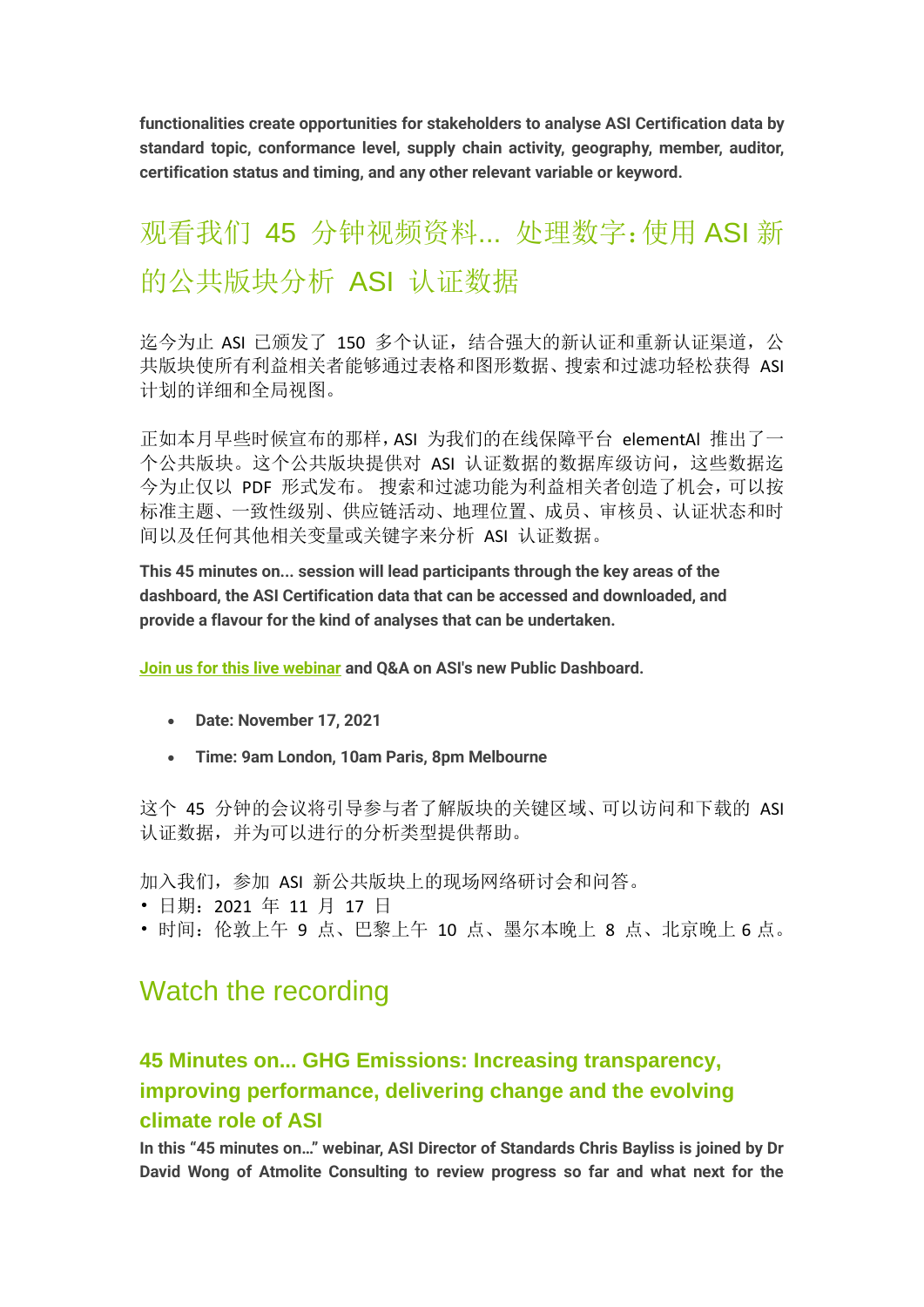Initiative, its standards and the sector.

The discussion explores the [recent report](https://aluminium-stewardship.us10.list-manage.com/track/click?u=76e1739f033b4fd1950bedeb0&id=8242a978b5&e=1a1c75c2f0) delivered to ASI by Dr Wong and his team (Dr Ronny Etzion and NursianiTjahyono) on changing GHG public disclosures by ASI certified Entities, as well as recommendations for change – by companies and by ASI itself.

## 观看网络研讨会

45 分钟... 温室气体排放:提高透明度、改善绩效、实现变革和 ASI

### 在气候变化行动中不断演变的角色

在这个 45 分钟的网络研讨会中,ASI 标准总监 Chris Bayliss 与 Atmolite 咨询的 David Wong 博士一起回顾了迄今为止的进展以及该倡议、标准和行业的下一步 发展。

讨论探讨了最近由 Wong 博士及其团队(Ronny Etzion 博士和 NursianiTjahyono) 提交给 ASI 的关于改变 ASI 认证实体的温室气体公开披露的报告,以及公司和 ASI 本身的变革建议。

## **ASI Certifications update**

## **ASI** 认证动态

#### In October, ASI Members achieved eight new certifications, with several more in the

#### announcement pipeline.

### 10 月, ASI 成员获得了 8 项新认证, 还有几项正在发布中。

- 1. 纷美无菌包装德国工厂的无菌包装生产设施及其总部主要产品的核心材 料管理活动均已通过 ASI 绩效标准认证。
- 2. 诺贝丽斯 Novelis 位于巴西 Pindamonhangaba 的工厂的铝轧制和回收 工厂已通过 ASI 绩效标准认证。该工厂拥有南美洲最大的铝轧制和回 收业务的综合设施。
- 3. 金桥铝材集团位于中国广东省台山市的台山市金桥铝型材厂有限公司的 重熔/精炼、铸造和挤压设施通过了 ASI 绩效标准认证。该设施的挤压 型材用于建筑、施工、汽车、运输、工业、电子和其他领域的各种终端 用途。
- 4. 希腊 MYTILINEOS S.A.公司的上游冶金业务部门希腊铝业通过 ASI 绩效 标准认证,包括铝土矿开采、氧化铝精炼、铝冶炼和铸造。它是唯一一 家全部资产地处欧洲的垂直一体化铝土矿、氧化铝和铝生产商。
- 5. 麦格纳公司位于德国的两家聚焦材料管理的开发和制造变速箱、驱动系 统和汽车部件的材料转换工厂已通过 ASI 绩效标准认证。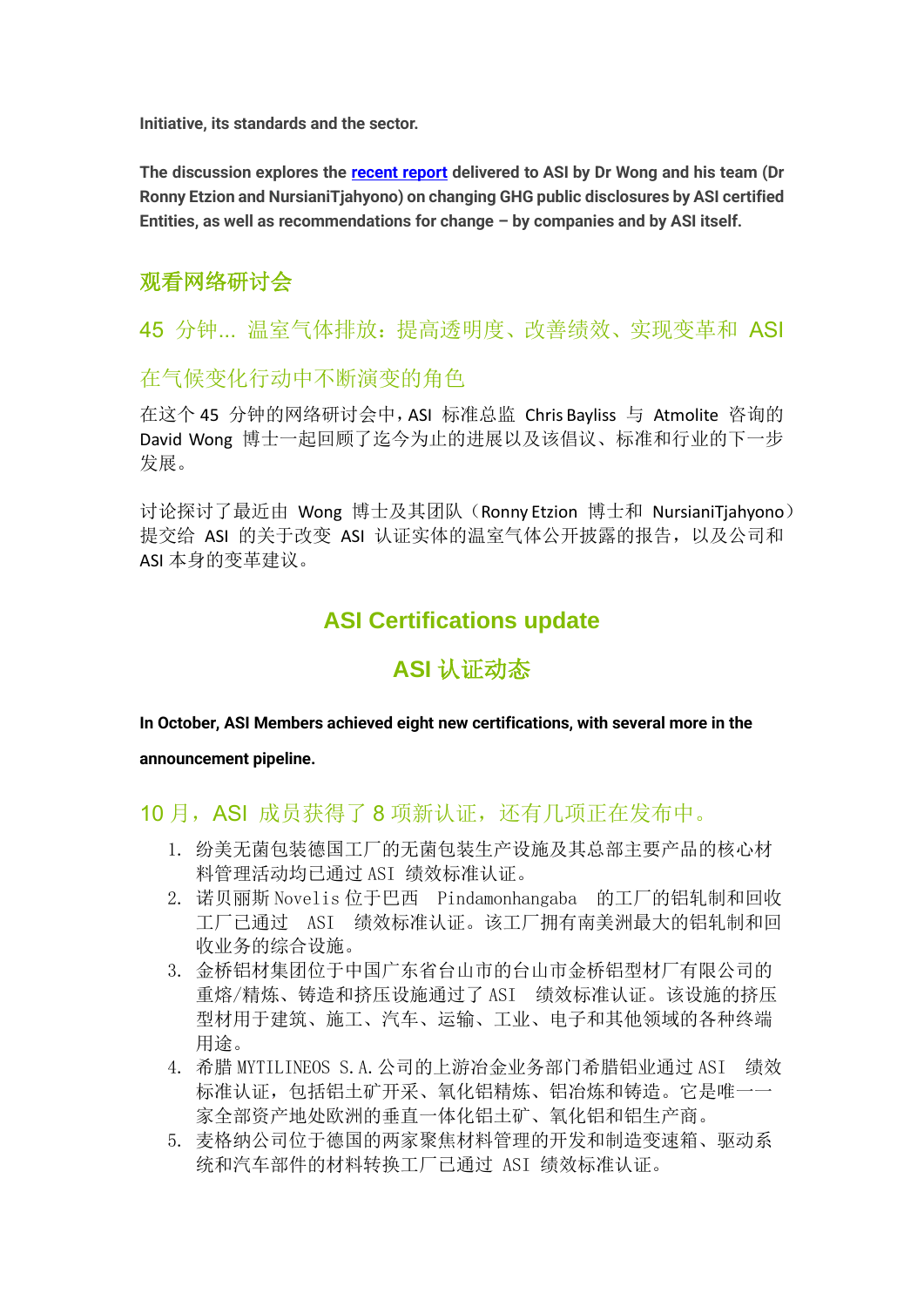- 6. 诺贝丽斯 Novelis 位于德国弗尔德( Voerde) 和 科布伦茨 (Koblenz)两家工厂的重熔、铸造和轧制业务已通过 ASI 绩效标准临 时认证。 诺贝丽斯欧洲还扩大了其监管链认证范围,将这些工厂包括 在内。本次绩效标准和监管链标准认证范围的扩大意味着 诺贝丽斯所 有欧洲的生产设施均通过了 ASI 标准的双认证。
- 7. TRIMETAluminium SE 位于德国盖尔森基兴工厂的铝回收和铸造业务已成 功通过 ASI 绩效标准认证。该工厂主要回收来自汽车、电气和机械工 程行业的铝废料。
- 8. 云南云铝涌鑫铝业有限公司位于中国云南省红河州建水县羊街工业园区 的铝冶炼和铸造业务已通过铝业管理倡议 ASI 绩效标准认证, 其主要产 品包括电解铝液、重熔铝锭、铸造铝合金、铝棒等。

# **ASI** 会员新闻

In October, ASI welcomed two Production & Transformation members and one Association member, bringing the total number of ASI members to 198. Read more about our new members below, and for more information about ASI membership, please visit th[e Join ASI](https://aluminium-stewardship.us10.list-manage.com/track/click?u=76e1739f033b4fd1950bedeb0&id=0babdd17ab&e=1a1c75c2f0) page on our website!

10 月,ASI 迎来了两家生产和转化加工类会员和一家协会类会员的加入,使 ASI 成员总数达到 198 家。在下面了解有关我们的新成员的更多信息, 以及有关 ASI 成员资格的更多信息,请访问我们网站上的加入 ASI 页面.

### 上海铝业行业协会

上海铝业行业协会成立于 1989 年 3 月,是上海及长三角经济区从事铝及铝制品 加工、铝熔炼生产企业及铝产业链的装备、贸易、科研等相关企业和事业单位自 愿组建的行业组织。目前有近 400 家会员公司。

上海铝业行业协会立足上海,面向长三角,与全国同行交流,联系国际同行,将 协会建设成为适应现代制造业、政府职能转变、长三角铝工业和国际铝工业发展 要求, 以行业为基础的社会团体。

上海铝业行业协会遵循 *ASI* 理念,致力于为铝加工企业的发展搭建服务平台。协 会加入 *ASI*,不仅可以扩大国际视野,也可以为推动铝加工业和铝价值链可持续 发展做出更大贡献。

– 袁永达,上海铝业行业协会 秘书长

### **LeichtmetallAluminium Giesserei Hannover GmbH**

二十世纪二十年代我们在汉诺威开始了连续铸造,后来成为变形合金生产的世界 标准。今天,我们仍然是技术先驱,拥有创新团队的铸造厂,不仅是理论思考者,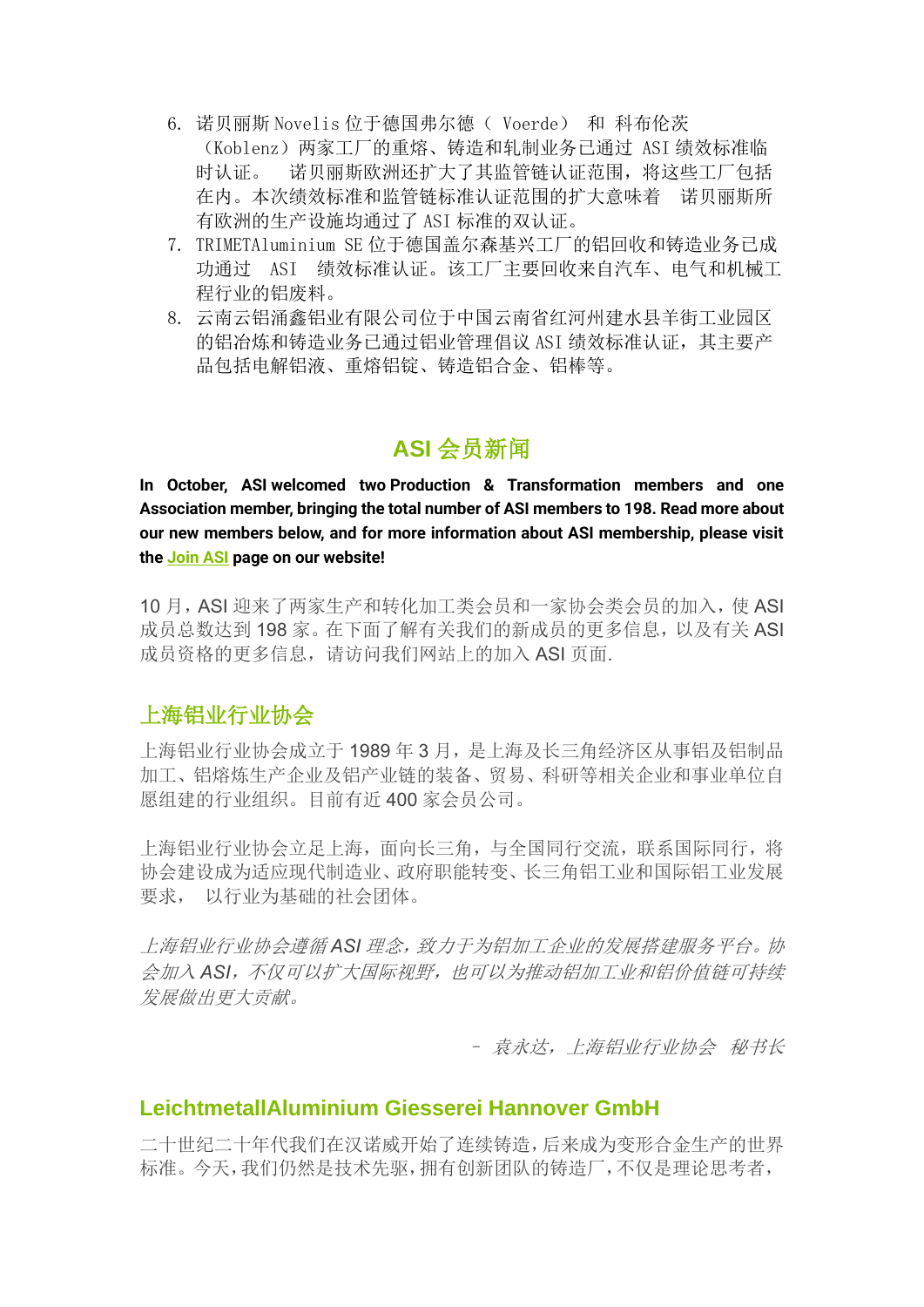而且是实际应用和服务方面的专家,能力强、灵活且可靠,是我们的核心竞争力 之一。

"原材料铝具有非常特殊的特性:重量轻和出色的可回收性,使其成为一种重要 的资源。*ASI* 认证流程使我们能够通过承诺证明我们符合最高的环境、社会和道 德标准。加入 *ASI*,我们希望可以为整个铝价值链的透明度和可持续性做出贡献。" – 董事总经理 *Thomas Witte*

### **Alimex**

作为各行各业价值创造的合作伙伴,alimex 自认为是与铝相关的最佳解决方案 的"最佳合作搭档"。每当与其他材料相比需要彰显铝的优势时,Alimex 即作为 这一领域的专家在全球范围内为客户提供助力。从坚固的部件到高精度的高科技 元件,作为铝材供应商,我们保证为客户提供非常关键的竞争优势。通过不断在 铸造铝板工艺方面的研发与创新,使我们成为具有更大附加值的合作伙伴。用户 涉及电子、激光、包装和光学行业、医药和实验室技术以及屏幕、半导体和太阳 能电池板生产领域的众多行业,如今已在全球市场领导者中占有一席之地。

作为一家活跃于全球的独立家族企业,成立 *50* 多年来一直为合作伙伴提供精准 的铝解决方案,我们始终专注于长期的成功和可持续性发展。通过加入 *ASI*,我 们希望强调这些价值观,并作为价值链的一部分,尽自己的一份力量确保铝继续 丰富我们未来世界的生活。

*PhilipGrothe* 博士,*CEO*

# UPCOMING EVENTS 近期活动

### Upcoming ASI Secretariat presentations

近期 ASI 秘书处人员的演讲活动

**ASI Secretariat members are participating in several upcoming events with virtual presentations. Details on dates, times and info on how to join the sessions will be published here when they become available.**

**ASI** 秘书处人员正在通过网络形式参与即将举行的几项活动。有关日期、时间 和如何加入会议的信息将在可用时在此处发布。

• Chris Bayliss, Director of Standards | **AZ China - Green Aluminium Session** | November 16, 2021, 9:40 - 11:00 UTC | [More information](https://aluminium-stewardship.us10.list-manage.com/track/click?u=76e1739f033b4fd1950bedeb0&id=a334ba412d&e=1a1c75c2f0) Chris will join a panel of experts to discuss 'Green Aluminium in China and the World', which will address issues including the aluminium industry's ability to truly go green, outside China as well as inside;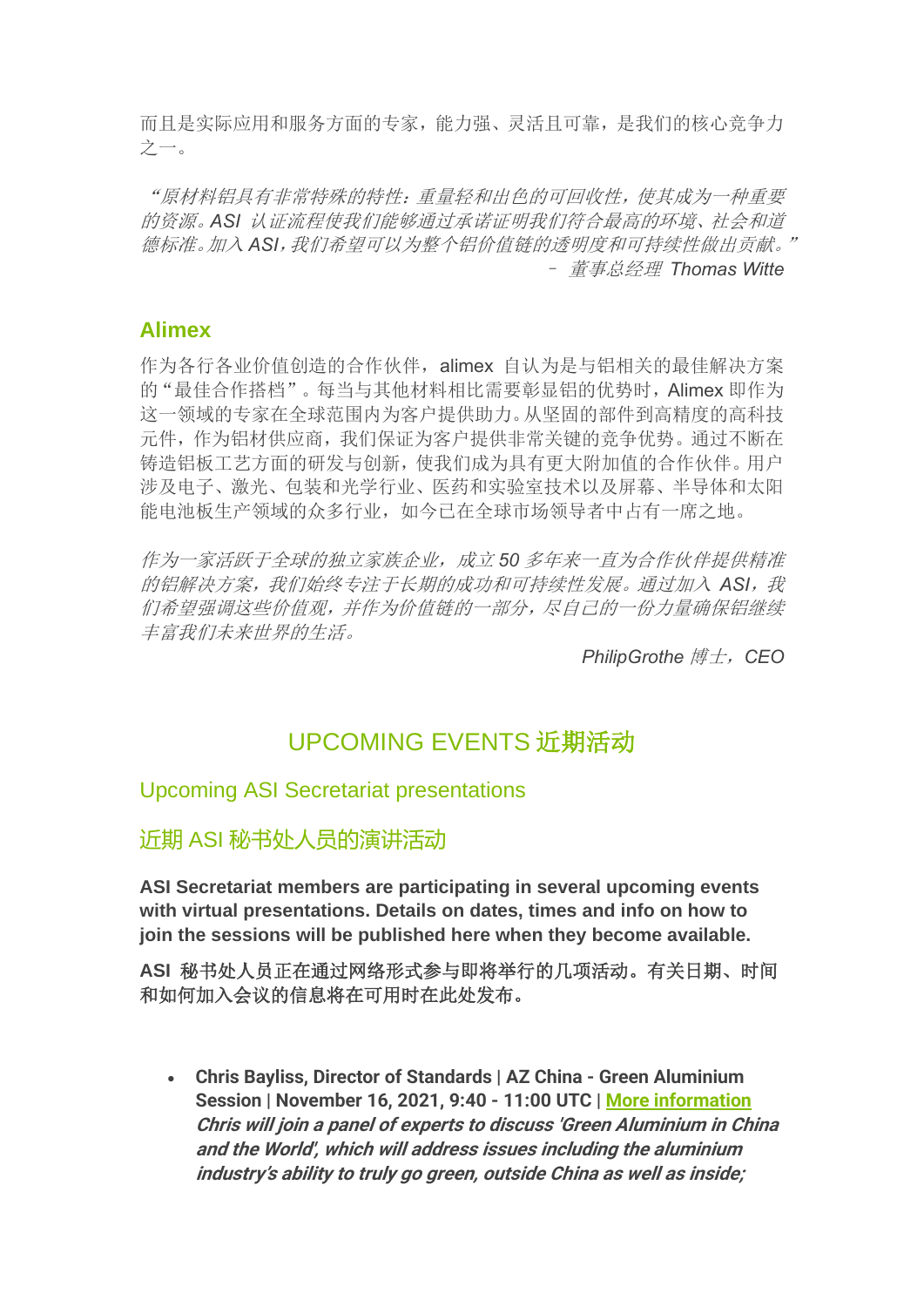China's 2030 Emissions targets and the challenges for its aluminium industry; and the role of ASI in providing a framework for action along the value chain.

• Chris Bayliss, 标准总监 | AZ China - 绿色铝材专场| 2021 年 11 月 16 日 9:40 - 11:00 UTC | 更多信息

Chris 将加入一个专家小组讨论"中国和世界的绿色铝业",该小组将 解决包括铝业在中国内外真正走向绿色的能力等问题;中国 2030 年排 放目标及其铝工业面临的挑战;以及 ASI 在提供价值链行动框架方面的 作用。

• Fiona Solomon, CEO | **ISCOBA 2021 Conference** | November 22-25, 2021 | [More information](https://aluminium-stewardship.us10.list-manage.com/track/click?u=76e1739f033b4fd1950bedeb0&id=f523ba6893&e=1a1c75c2f0)

Fiona will present ASI's work to provide an international benchmark for performance and procurement that covers a wide range of sustainability issues for the aluminium sector; its strong growth to date in membership and certifications; its scope to continue to scale in future, and act as a foundation for sectoral transformation on sustainability challenges.

• Fiona Solomon, 首席执行官 | ISCOBA 2021 会议 | 2021 年 11 月 22-25 日 | 更多信息

Fiona 将介绍 ASI 为绩效和采购提供国际基准的工作,该基准涵盖铝行 业的广泛可持续性问题;迄今为止在会员和认证方面的强劲增长;其未 来将继续扩大规模,并为应对可持续性挑战的部门转型奠定基础。

- Marieke van der Mijn, Director of Impacts and Partnerships | **IBAAS-JNARDDC 2022 Conference and Exhibition** | February 2-4, 2022 | [More](https://aluminium-stewardship.us10.list-manage.com/track/click?u=76e1739f033b4fd1950bedeb0&id=d94abe5cd3&e=1a1c75c2f0)  [information](https://aluminium-stewardship.us10.list-manage.com/track/click?u=76e1739f033b4fd1950bedeb0&id=d94abe5cd3&e=1a1c75c2f0)
- Marieke van der Mijn,影响和合作伙伴关系总监 | IBAAS-JNARDDC 2022 会议与展览 | 2022 年 2 月 2-4 日 |
- KlaudiaMichalska, Impacts Analyst | **ALUS'10** | March 3-4, 2022 | [More](https://aluminium-stewardship.us10.list-manage.com/track/click?u=76e1739f033b4fd1950bedeb0&id=5ba2ef5605&e=1a1c75c2f0)  [information](https://aluminium-stewardship.us10.list-manage.com/track/click?u=76e1739f033b4fd1950bedeb0&id=5ba2ef5605&e=1a1c75c2f0)
- KlaudiaMichalska,影响分析师 | ALUS'10 | 2022 年 3 月 3-4 日 |
- Chris Baylis, Director of Standards | **Sustainable Industrial Manufacturing** | March
- Chris Baylis,标准总监 | 可持续工业制造 | 2022 年 3 月 9-10 日

### ASI Secretariat travel still on hold

Due to the social distancing and lockdown policies for COVID-19 in many